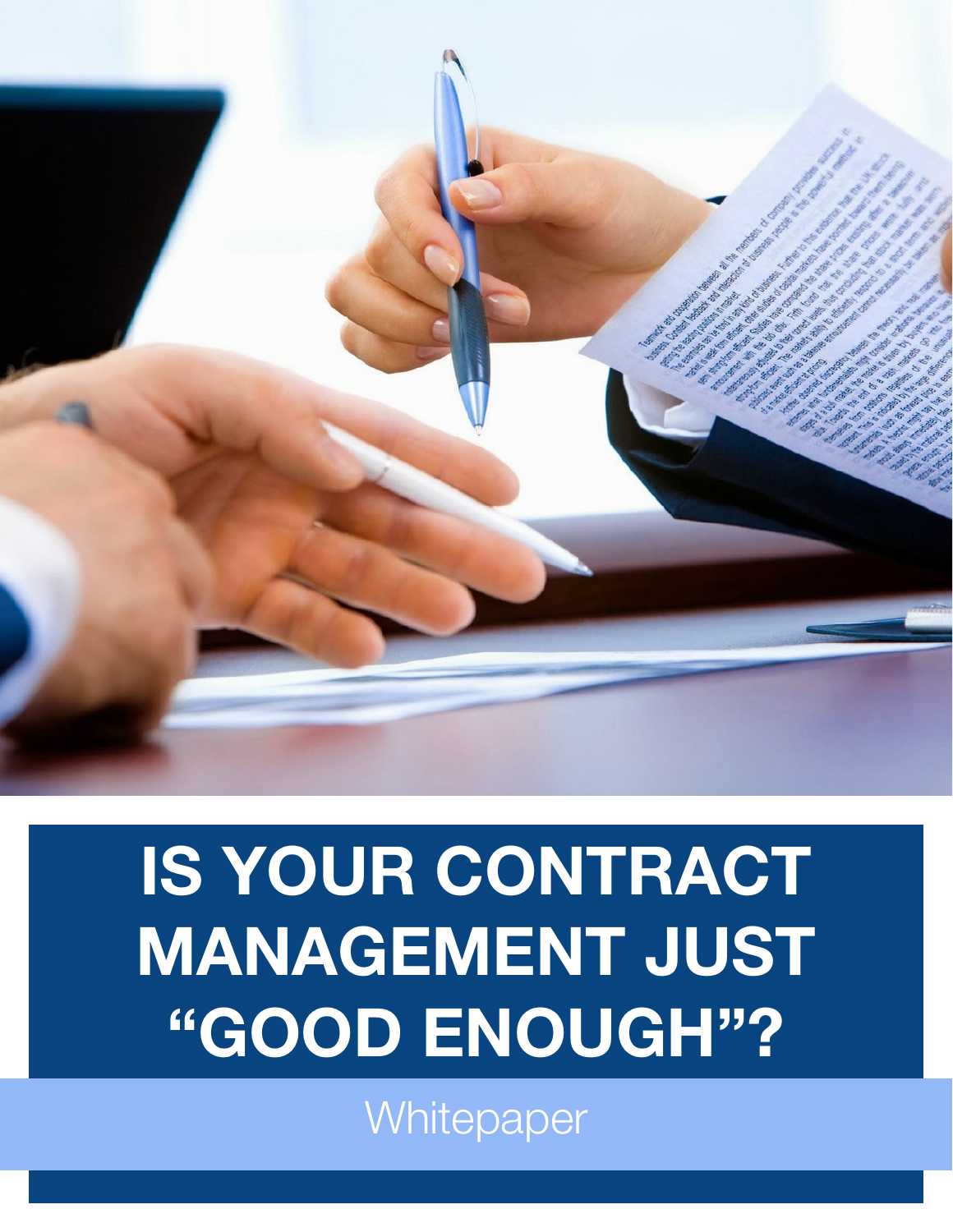# Foreword

This whitepaper was originally published by Advanced Software Concepts (ASC). MERX embeds best of breed contract lifecycle management technology to mitigate procurement risk. In May 2016, ASC and their world class contract lifecycle management technology was acquired by the parent company of MERX.

# **Introduction**

Contracts are a fundamental building block in any business. They constitute the binding relationship between a company and its customers and suppliers; defining the terms, conditions, and charges for the products and services provided. Managing contracts manually is inefficient and cumbersome. Contracts get lost, incorrect contract terms are used, and renewals do not happen when they should, resulting in wasted organizational time, lost revenue and increased costs. Compounding this situation is the potential risk and liability that organizations face when not using approved terms and conditions. Control over contractual agreements is essential to survive the scrutiny of a financial audit or to support litigation.

Organizations can reduce costs, maximize revenue and optimize the inherent value of a contract with an accessible repository or database of contracts (the signed agreement and the underlying data) complemented by sound business processes. This document presents some of the contract management problems that organizations encounter and the benefits that a best-of-breed contract management system can offer.

# What Contract Management Issues do Enterprises Face?

There is nothing new about contract management. Virtually every organization has a bank of filing cabinets stuffed with paper contracts. These contracts are manually 'managed' from creation, to signing, to filing and then later mined for information to fulfill the agreement or resolve a conflict. Today the sheer number of contracts and the speed with which an organization must perform is stretching manual processes to the breaking point. In addition, complex pricing models and business relationships (embedded in contracts) necessitate contract visibility throughout the organization during the entire term of the agreement. Without applying technology to this age old business problem, organizations lose efficiency and productivity and can ultimately lose competitive advantage.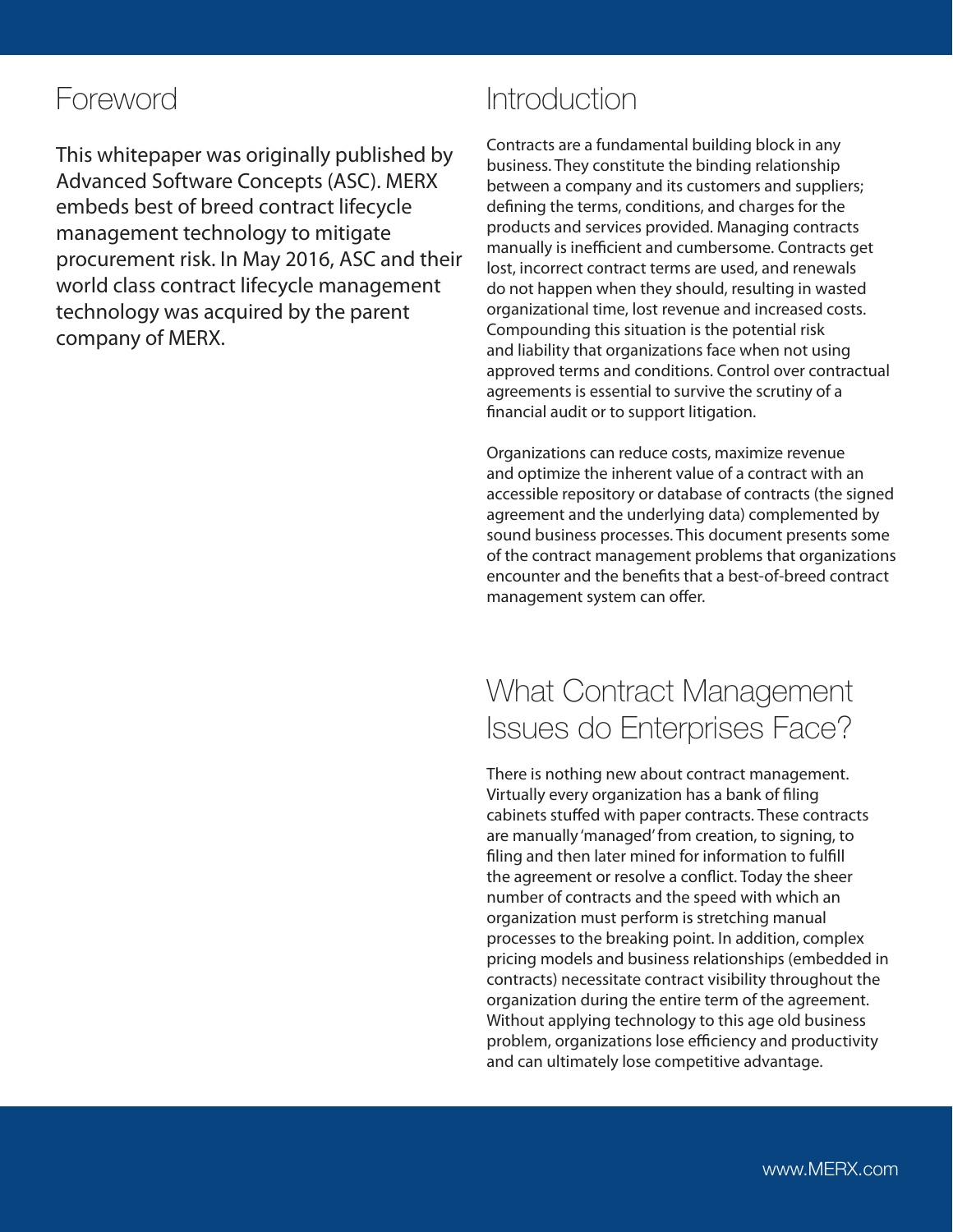## **Revenue Assurance**

Revenue assurance is the work done to ensure that processes, practices, and procedures maximize revenues. It requires that contract management is end-to-end, crossing all departmental boundaries and involves completeness, accuracy, and timeliness of data.

Revenue leakage results when earned income is lost on its way to the "corporate wallet." Examples of revenue leakage include:

- Under-billed or unbilled services
- Misapplied credits and adjustments
- Incorrect pricing
- Late or non-existent contract renewals
- Contract renewals without price increases

Without automation, revenue assurance initiatives are generally unsuccessful because users lack access to critical data and have few tools to support their work. With a contract management solution, the information needed for revenue assurance is easily accessible:

- All contract data is online and searchable (terms, quantities, prices...)
- Contract status information (draft, pending signature, signed)
- Contract history (who changed what and when)
- Contract transmissions (who sent, downloaded, faxed it, to whom, and when)
- Signed contract images

Also with a contract management solution, the organization has the tools not only to recognize and react to revenue assurance issues, but also to ensure they do not recur. Tools such as:

- Contract management workflow (stages, triggers and events)
- Termination reporting (contract renewals, expiry, extensions...)
- Status reporting of contracts in process
- Compliance reporting (contract milestones)
- Automated "kickoff" of downstream delivery activities

#### **Risk Management**

Risk Management comprises the design, implementation, and monitoring of processes integrated into the day-to-day activities of the company. These processes protect the organization's intellectual property and minimize exposure to risk through litigation, business stoppage, lost revenue, and increased costs. By maintaining a sound system of risk management and internal control, organizations ensure:

- Protection of company assets (including information)
- Compliance with applicable laws, regulations, and codes
- Regular reviews of processes and procedures to ensure effectiveness
- Reliability of the company's internal systems of control and reporting

The Gartner group points out that with manual systems, contracts "may be filed in hundreds of different locations...with no link between them to ensure that changes are reflected in every copy". Additionally, "the physical security and access controls may be the responsibility of many different business units (without) any audit trail of access to contracts, or change management controls." With a contract management solution, organizations are able to apply the discipline and control to minimize risk by:

- Always using the latest terms & conditions (T&Cs) in every new contract
- Always using the correct T&Cs with each product and service
- Allowing optional contract clauses based on predefined business processes
- Requiring appropriate legal reviews to any changes to T&Cs
- Connecting contract signing to downstream delivery and billing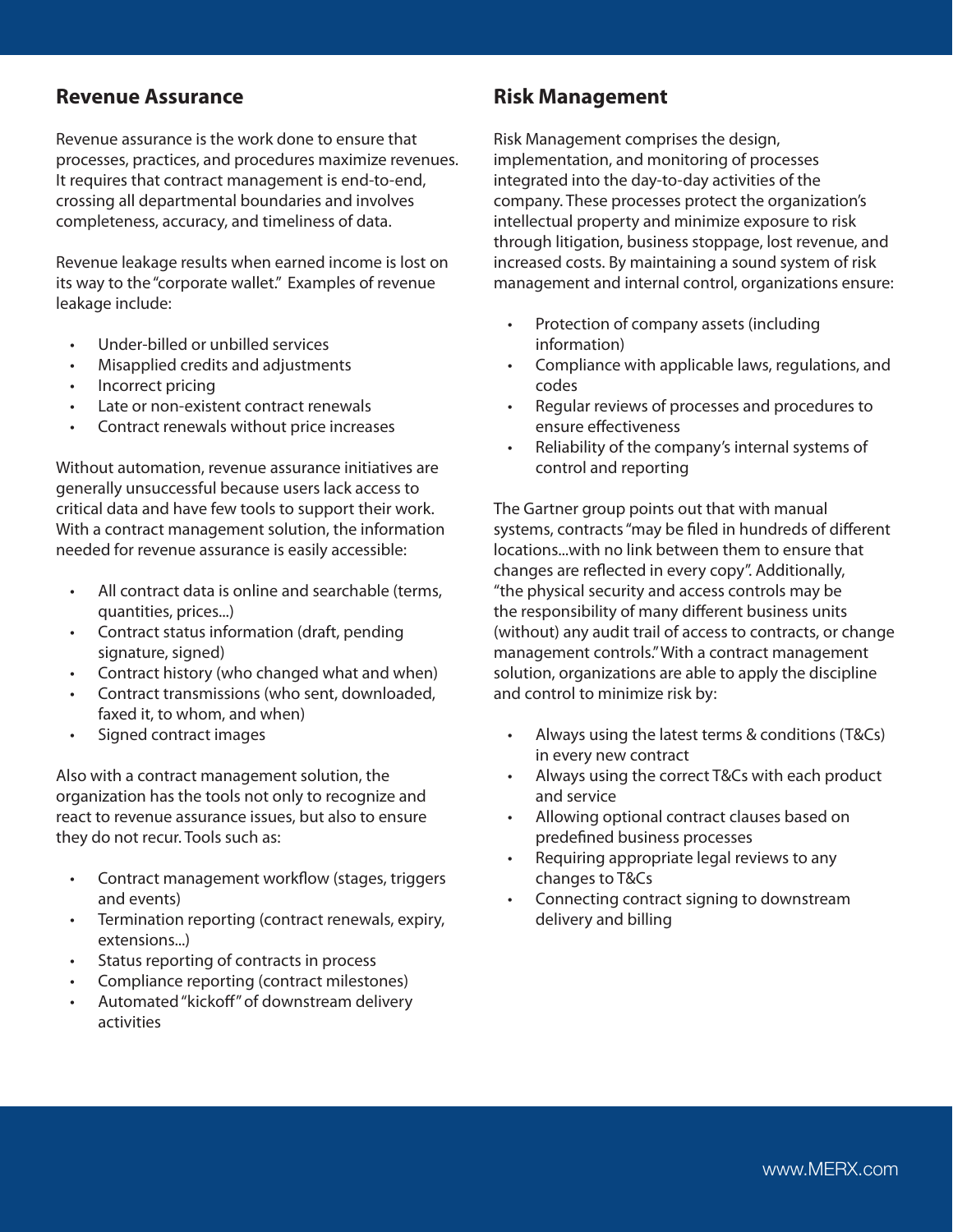## **Organizational Efficiency**

Contract Management has traditionally been a manual, paper-based process. Even the largest organizations manage contracts with an assembly of disjointed tools (e.g., Excel), lots of filing cabinets and extensive manual intervention, such as re-keying data numerous times. The result is solutions that are breaking under the pressure of increased volumes and increased complexity. Organizations are unable to react to critical changes in the business and face lost opportunity and increased costs. A contract management solution should provide organizations a fully automated process to exercise full management control with less administrative effort. Contracts cease being an administrative nightmare and become a corporate asset that can be leveraged throughout the organization.

## **Cost Management**

Goldman Sachs identified that "Enterprises currently spend as much as 100 basis points of their revenue to manage their buy-side contracts". Procurement teams lack the information to track contracts as well as a comprehensive means of analysis and reporting. This lack of visibility into contract terms leads to contracts being renegotiated without a significant reduction in operating costs. A contract management solution should give Procurement the information and tools to generate reports for:

- Historical product and service prices
- Historical product volumes
- Expiring contracts and price revision rights
- Service level agreements (SLAs)
- Contract milestones

## **Corporate Governance**

In the wake of reported irregularities in some listed companies, investors are increasingly concerned about companies' failure to report losses; effectively identify, address, and report on risks; and generally, to comply with good corporate governance practices.

The implementation of government regulations such as the Sarbanes-Oxley Act (SOX) has increased the

need for corporations to establish control over their contracting processes. Forrester reported that "CIO's and their business partners are increasingly looking for contract-life-cycle management (CLM) solutions for all of their businesses' contracts, even if they deploy them in stages". A contract management solution can give these organizations a powerful tool to get control of their contracts and deal with the challenges of Revenue Assurance and Risk Management that confront them.

# Contract Management and ERP/CRM Systems

While enterprise resource planning (ERP), customer relationship management (CRM) and Salesforce automation (SFA) systems provide generic enterprisewide solutions, they do not have the agility to handle the increasing complexity of contracts and respond to the day-to-day requirements of contract management. Goldman Sachs estimates that "ERP vendors cover 20% – 30% of the needs of most enterprises."

This explains the Aberdeen Group findings that "50% – 60% of companies have funded extensions of their ERP systems and that most others have relied on offline spreadsheets, standalone databases, or home grown solutions. The balance has adopted a do-nothing or manual approach." For the large organizations, a "good enough" approach is not going to be sufficient to satisfy a Board and Shareholders intent on seeing control and discipline injected into the management of contracts.

The above being said, ERP, CRM are extremely valuable assets and bring substantial value to organizations. While the thought of using a "Best of Breed," application for Contract Management is attractive, creating another "Stove Pipe" in the organization is not usually on anyone's agenda. A solid contract management solution should offer an alternative with an open architecture allowing easy integration with ERP/ CRM and legacy applications. This approach ensures that your ERP/CRM investment is maintained while adding sophisticated contract management capabilities fully synchronized with all your critical business processes.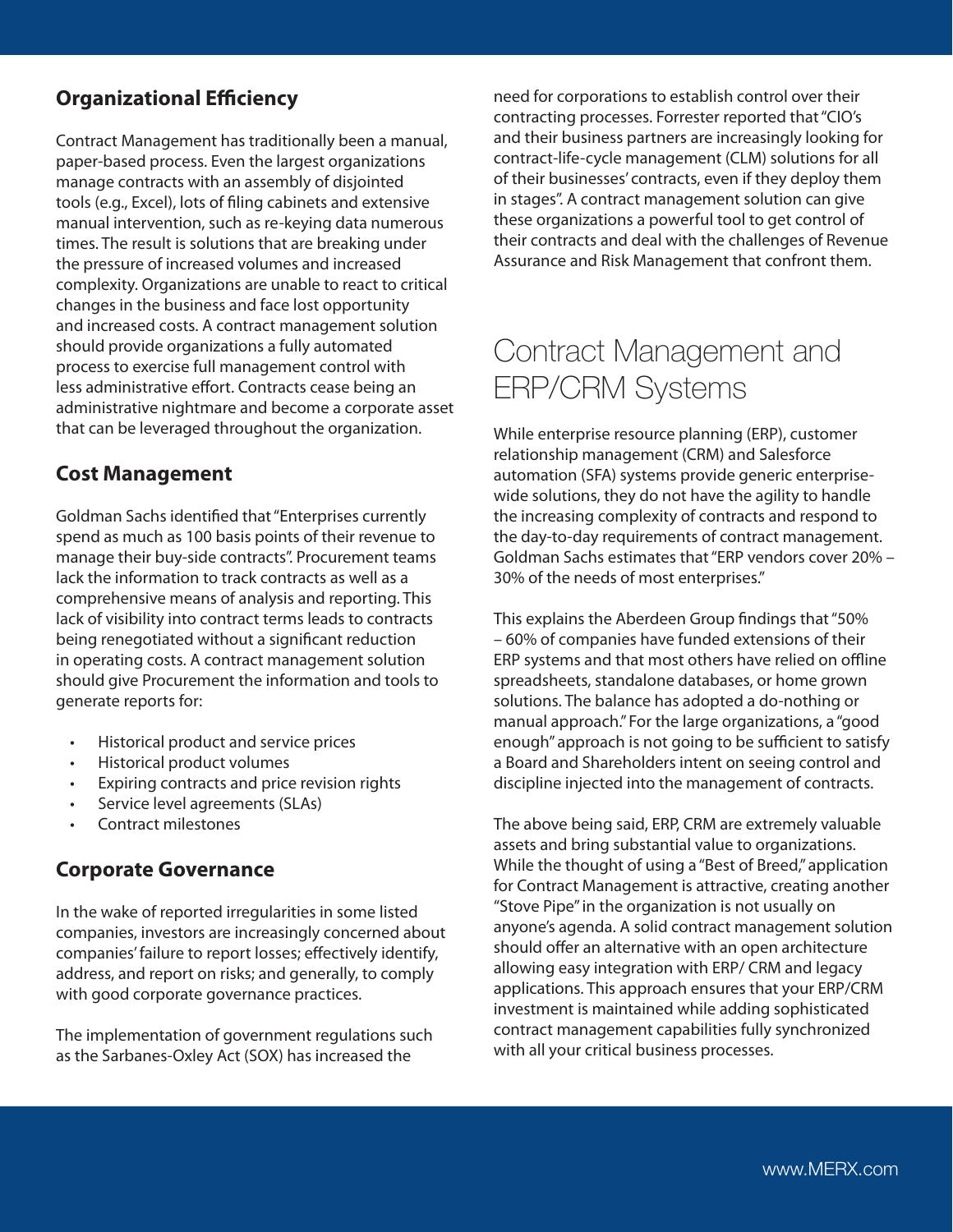# Who's Involved - Who Benefits

As mentioned earlier, Contract Management is end-toend, crossing all departmental boundaries and requires completeness, accuracy and timeliness of data. Each group involved in the contract management process contributes and derives benefits. Here is how these departments can benefit from a contract management solution:

## **Sales**

A contract management solution allows Sales to quickly and easily create the correct contract, for the given product or service – every time. Inherent to the process is the tracking of all contract revisions and an audit trail tracking each time a user emails, faxes, or downloads a contract. A sales admin has the ability to search for contracts in various states (draft, signed, expired) and to proactively manage the relationship with their customers. In addition, information to identify compliance requirements is available at the click of a mouse. Here are some of the advantages Sales receives with a contract management solution.

- A fully automated process to create new contracts
- Increased revenues commissions
- Notification of contract expiry and renewals
- Easy reporting of contract status for forecasting
- Reporting on compliance milestones

## **Marketing**

Marketing should be able to participate in the creation of contract templates. This ensures that every contract will have the correct pricing and business terms for every product. Product managers can use triggers and events to ensure their notification at critical junctures.

They can also access the wealth of information to analyze the success of their product line, assess the effects of various promotions and specials, and create forecasts. Finally, marketing is in control and able to participate proactively in the contract management process without playing the role of "Big Brother." Here are some of the advantages Marketing gets with a contract management solution.

- Subtle enforcement of marketing policy
- Instant updating of pricing information
- Assurance that the correct T&Cs are applied to products

## **Procurement**

Information is power, and this is most true on the Buy Side of contract management. Information regarding historical product purchase volumes and prices, SLAs, terminations, extensions and rights to revise pricing are all levers that the Procurement staff will be able to pull with a contract management solution. This coupled with an efficient workflow process that dramatically reduces time-spent, means that Procurement has a tool that allows them to do their jobs. Here are some of the advantages Procurement gets with a contract management solution.

- A fully automated process to create and manage contracts
- Information to determine Historical Purchase Volumes
- Reporting on SLA Milestones

## **Fulfillment**

After a contract is signed, a number of processes are initiated to ensure the company fulfills its obligations. Detailed information on every contract should be available to virtually anyone in the organization involved in the fulfillment via authenticated online access. Even more powerful, the signed contract is readily available to ensure that the meaning of what is contracted does not get lost in the presentation of raw data. Here are some of the advantages Fulfillment gets with a contract management solution:

- Instant notification of signed contracts
- Easy access to the signed contract image
- Events and Triggers to ensure workflows, approvals and delivery happen within specified time frames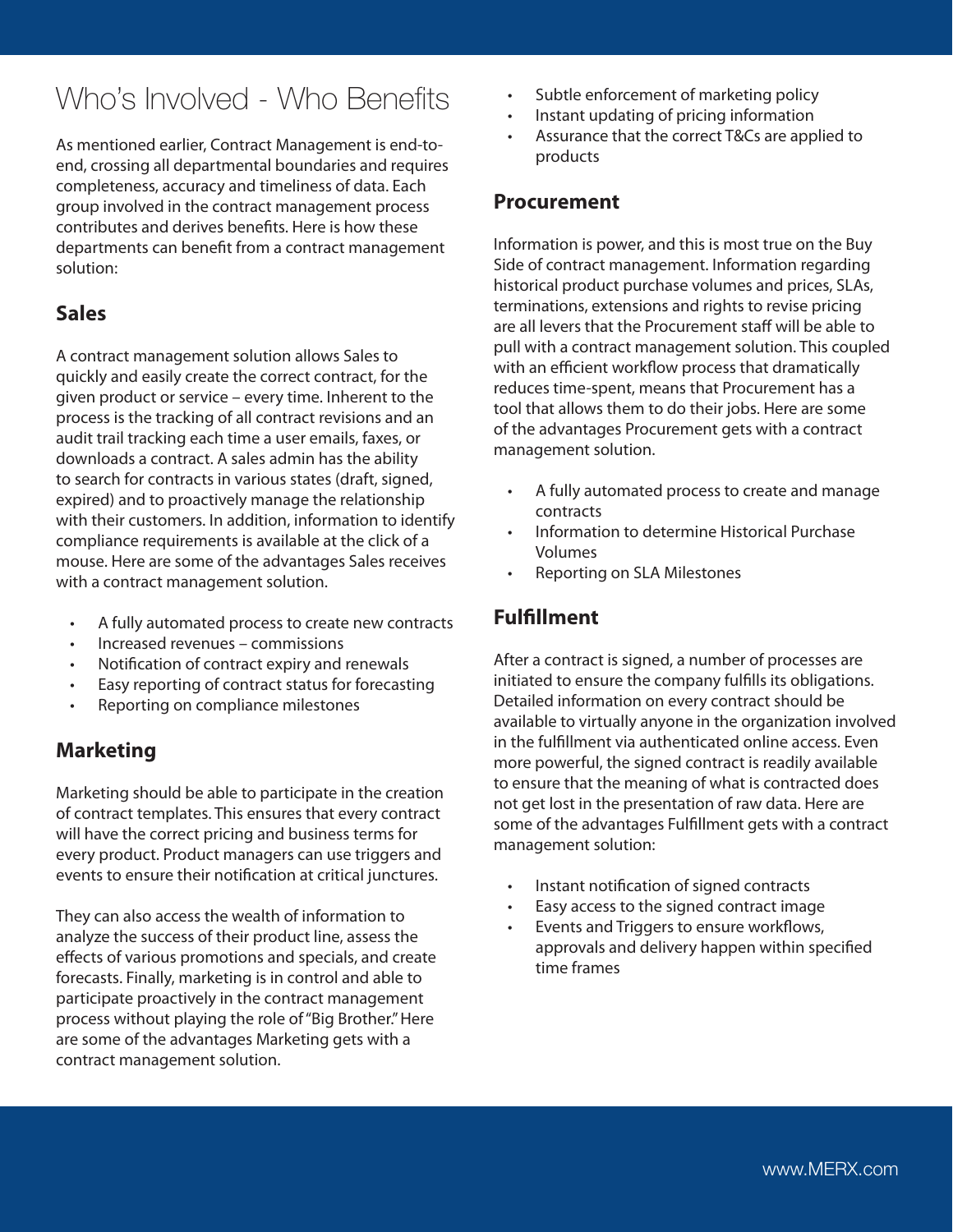## **Legal**

With a contract management solution, legal departments are assured that the contracts generated contain the complete and correct version of the terms and conditions. Business rules ensure that all necessary information is captured and that it is in the correct format. A complete contract history is accessible from the system. The history tracks all contract changes including details such as the previous value, the current value, who changed the contract, and the date of the change. Here are some of the advantages Legal gets with a contract management solution:

- Instant revision of contract Terms and Conditions
- The latest security applied to all access to company contracts
- Subtle control over contract revisions
- Ability to use custom agreements with traditional "Tracking" tools

## **Finance**

Financial departments can report revenue with confidence in its accuracy. Verification of the state of any contract is a simple task. Given the ability of a contract management solution to easily integrate with existing business applications, information entered in the contract creation process can be passed to existing billing and other applications, eliminating the reentering of data into another application and ensuring data accuracy throughout the organization. Here are some of the advantages Finance gets with a contract management solution:

- Easy reporting of contract status for forecasting
- Security of contract contents is maintained
- Confidence that reported revenue equals contracted revenue
- Reduced service/delivery times

# Contract Management Best **Practices**

#### **Overview**

Best Practices in large organizations are the ones that have made them successful, not the ones available in "one-size-fits-all" software. The power of a contract management software solution is its ability to apply a "Best Practices" framework while adapting to the customer's environment and processes.

With a contract management solution, sales and procurement can easily generate contracts online and email or fax contracts to customers and suppliers. They are only required to physically touch a contract once in the process – to sign a completed contract and fax into the system. Completed documents are printed, faxed, or emailed to produce a legal copy of the agreement or contract for the customer. Once a new contract is entered, all information is centrally stored, eliminating misplaced or lost contracts. The central storage of contracts enables any authorized user to view the contracts without having to track down the person who created or filed them. Armed with advanced query and reporting tools, sales, marketing, finance, and legal departments can analyze current contract data, pinpoint potential areas of concern, assess sales and procurement cycles, and forecast sales trends from a current, complete, and centralized database of information.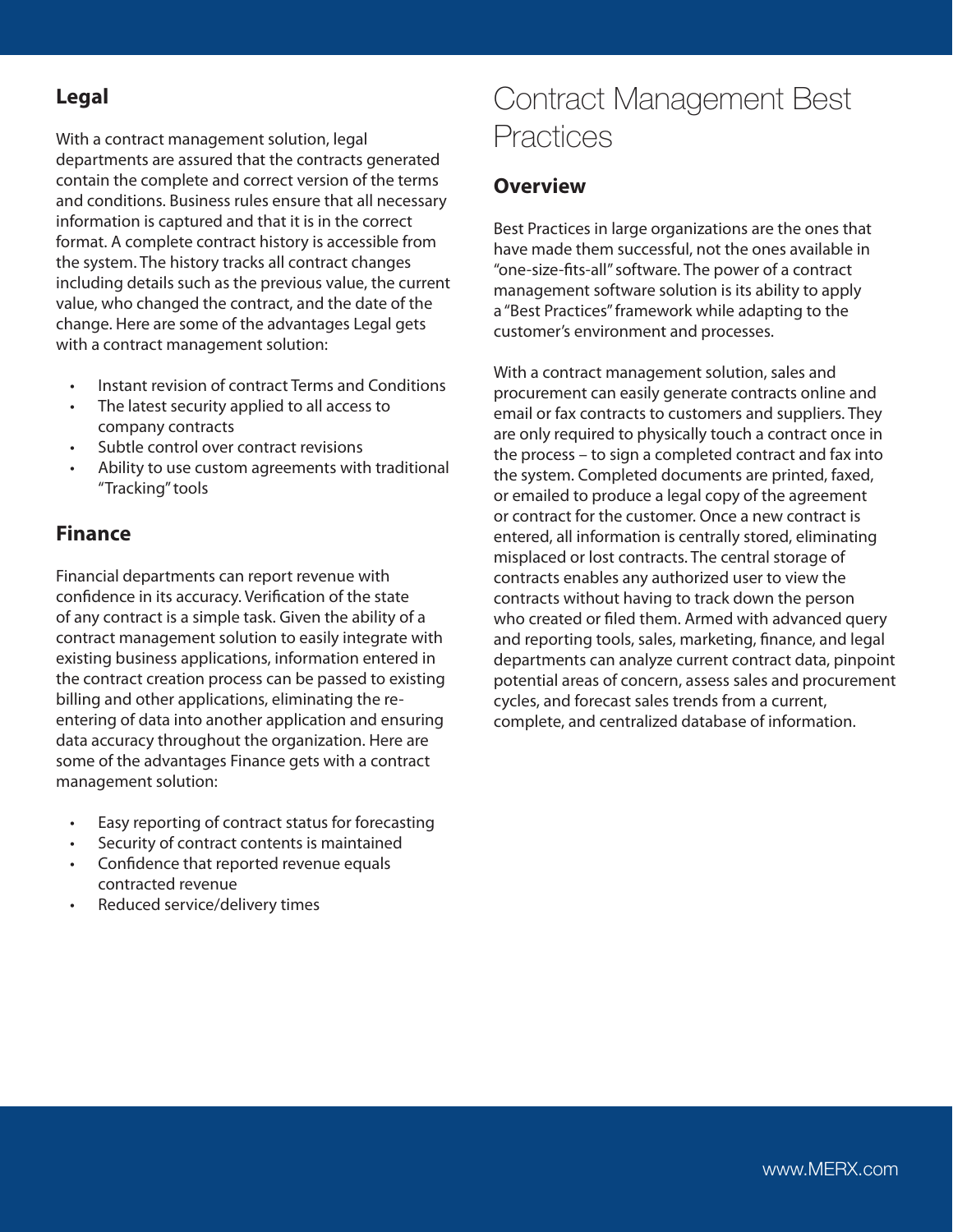## **Example of a typical contract lifecycle**



## **Using a Contract Management Solution in your Organization**

In using a contract management solution, your organization defines contract templates; specifying the terms and conditions, variable contract information, and business rules that apply. A combination of HTML contract forms, workflow, and integration with legacy applications results to accommodate every contract situation. Contract templates are then used to generate individual contracts for specific customers and suppliers. You can generate contracts online; track the details

of each revision, including the persons making the changes; and record each transmission (whether email or fax), of a contract to a customer and receive automated notifications triggered by events – all configured to your business needs.

#### *Creating contracts*

A contract management solution automates and condenses the process of creating new and revised contracts, adding efficiencies to things like the sales and procurement cycles. Users login using a standard web browser such as Internet Explorer.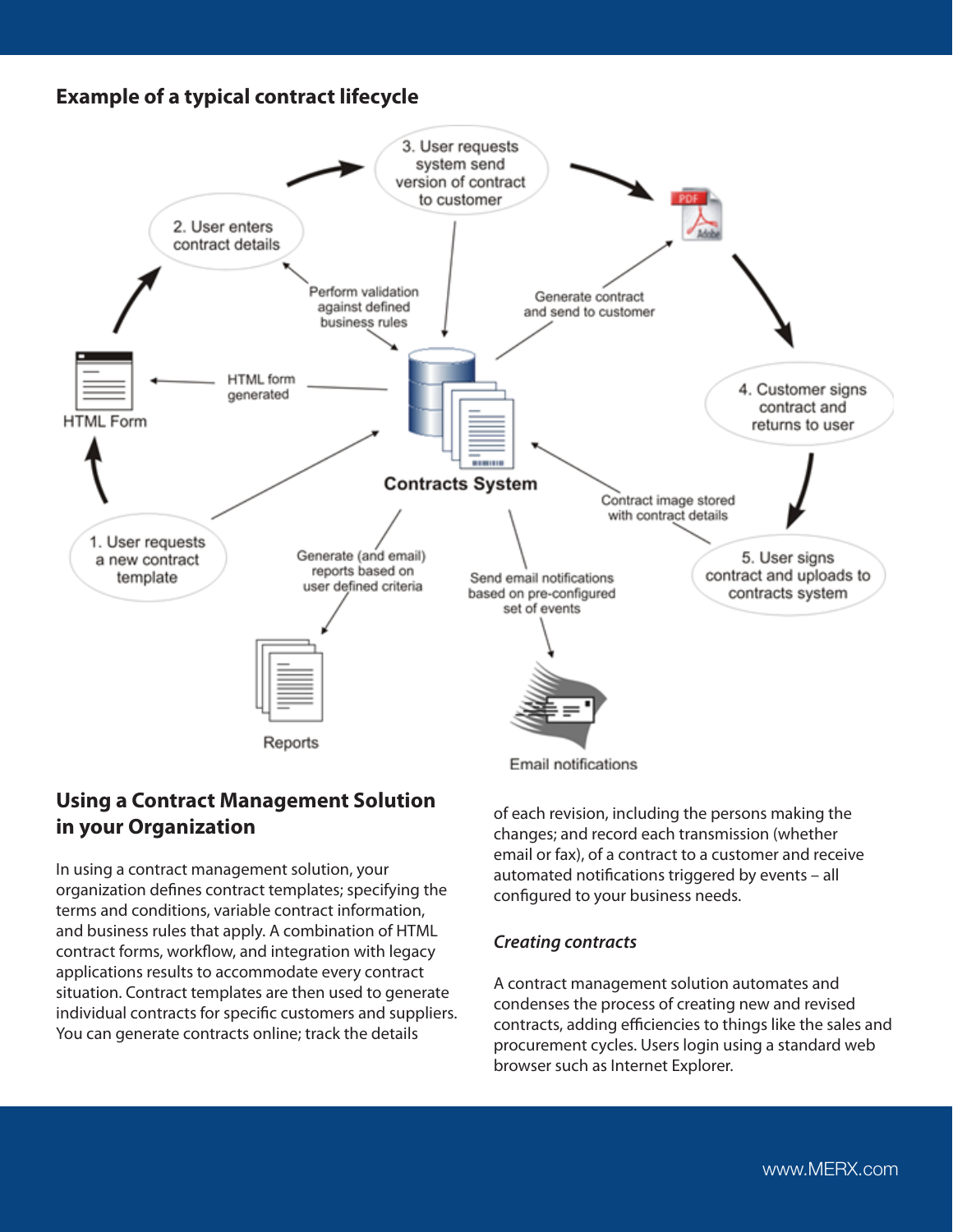The best contract systems allow various access levels, and if the user has the appropriate permissions, they can usually create contracts by entering the details in open fields, text boxes, drop-down boxes, or radio buttons.

The HTML form for a given contract usually displays only the variable parts of the contract, such as customer name, address, contract term, commencement date, pricing details, and service details. This combination simplifies the contract creation process. Configurable business rules ensure that the contract contains the information that the organization requires for each contract type.

A good contract management solution supports a hierarchical relationship between contracts. Relationships between customer contracts can be established, enabling a unified approach to contract management for a single customer. All contracts for a given customer should be available at a glance.

When the document is saved or printed, the standard legal text is combined with the data entered to produce a PDF version of the legal contract. Your organization can be confident that the legal text contained in the contracts is current and complete.

#### *Negotiating contract details*

Users can then send the electronic version of the contract to their customer for approval. The system should maintain a log of each time the contract is downloaded, faxed, or emailed (from the system). All changes to the content of the contract are recorded and the incremented revision number appears on the contract, with each change.

#### *Signing the Agreement*

Document imaging capabilities enable the management of actual signed contract images. Once signed, contracts can be uploaded directly to the Contract Management system usually by one of three ways: fax, email or by attaching the document while logged in. In addition, if the contract management system uses bar code technology, signed contracts are automatically recognized and stored with the contract data in the database.

#### *Storing the signed contract and details*

Contract details and signed contract images should be stored together in a centralized database. Contract ownership can then be maintained in the system without the need for paper contracts spread throughout the organization. The entire contract history is available for authorized users regardless of staffing changes.

Workflow status ensures that once a contract is signed and stored, it is not forgotten. Instead the term of the contract is tracked, ensuring that the appropriate individuals are notified of upcoming expirations or autorenewals.

#### *Reporting on business transactions and contract trends*

Advanced search capabilities can enable members of your organization to find all contracts that meet specific criteria across many contract types to find the information needed. The ability to generate and schedule reports based on the search criteria is also invaluable. Once the contract cycle is complete, users can search for contracts using any combination of the fields that were originally entered. When a record is located, users can view the signed image of the contract online.

#### *Compliance/SLAs*

Ensuring contract and SLA compliance requires simple and flexible access to accurate information. Users can either use the power of reporting tools or in more sophisticated setups, build direct links with other systems that will allow performance verification and the appropriate corrective action.

#### *Integration with Other Systems*

Many contract management solutions offer powerful tools to initiate downstream delivery, alerts and reminders. Product Managers can be alerted that their products have been sold. Downstream delivery processes can be kicked off immediately on receipt of the signed contract. Billing can be initiated quickly and efficiently to ensure prompt payment.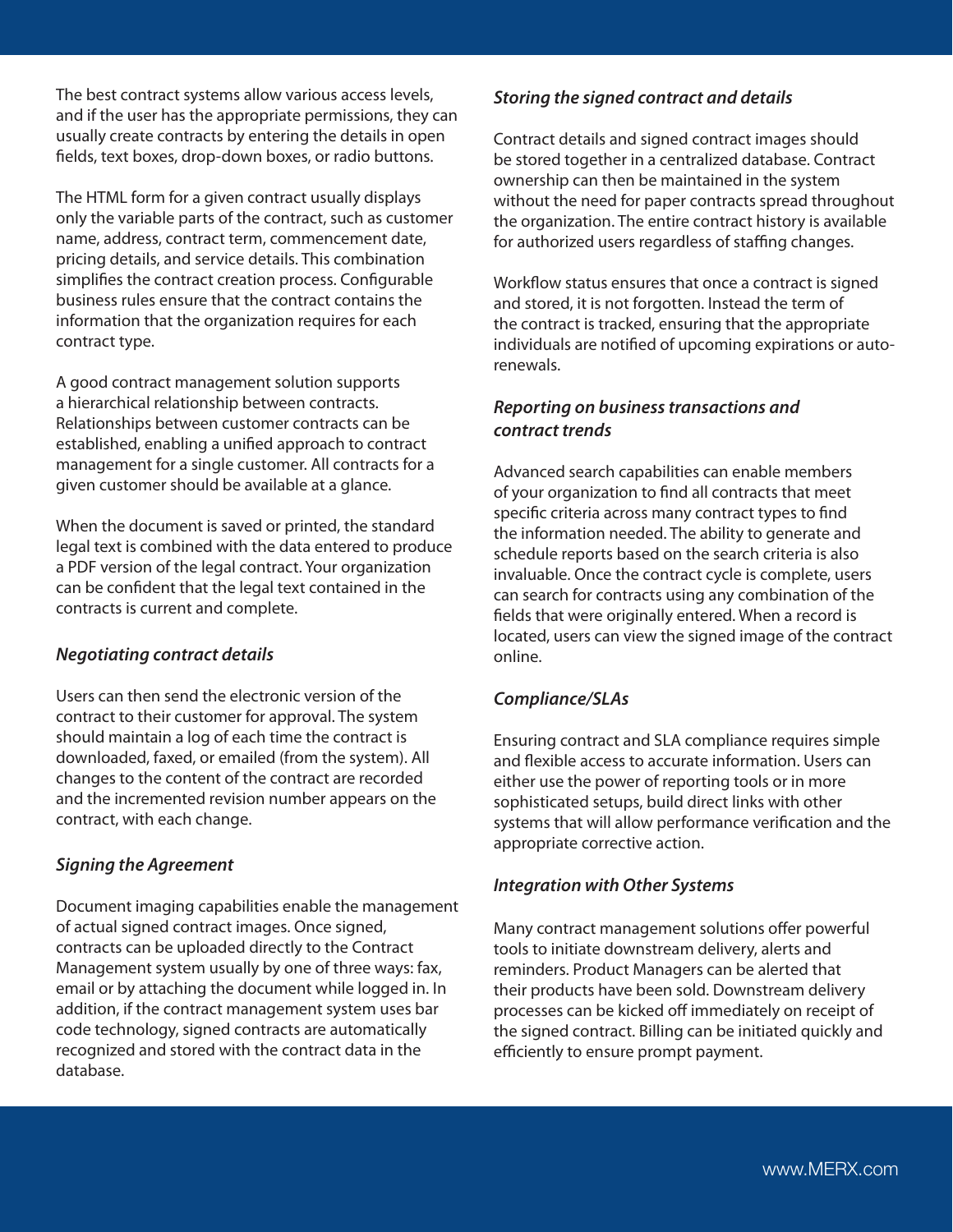# Conclusion

A contract management solution enables organizations to establish control over critical business relationships while maintaining the business practices that have made them successful.

# About ASC

ASC's solutions are designed to meet your needs today and to continue to address the challenges that will confront your organization as it evolves. ASC Contracts is a flexible system with unique bar coding technology that enables organizations to manage and validate documents within a web-based database application. The system consolidates contracts into a single repository while automating and optimizing the associated processes that comprise the entire buy and sell life cycle of a business contract.

Since its founding in the early 1990s, ASC's mission has been to focus on providing quality Contract Management products, professional services, and managed solutions to its customers. ASC brings a combination of people with technical skills and experience to each project that enables ASC to consistently and clearly understand their clients' requirements and ultimately deliver a high-quality solution.